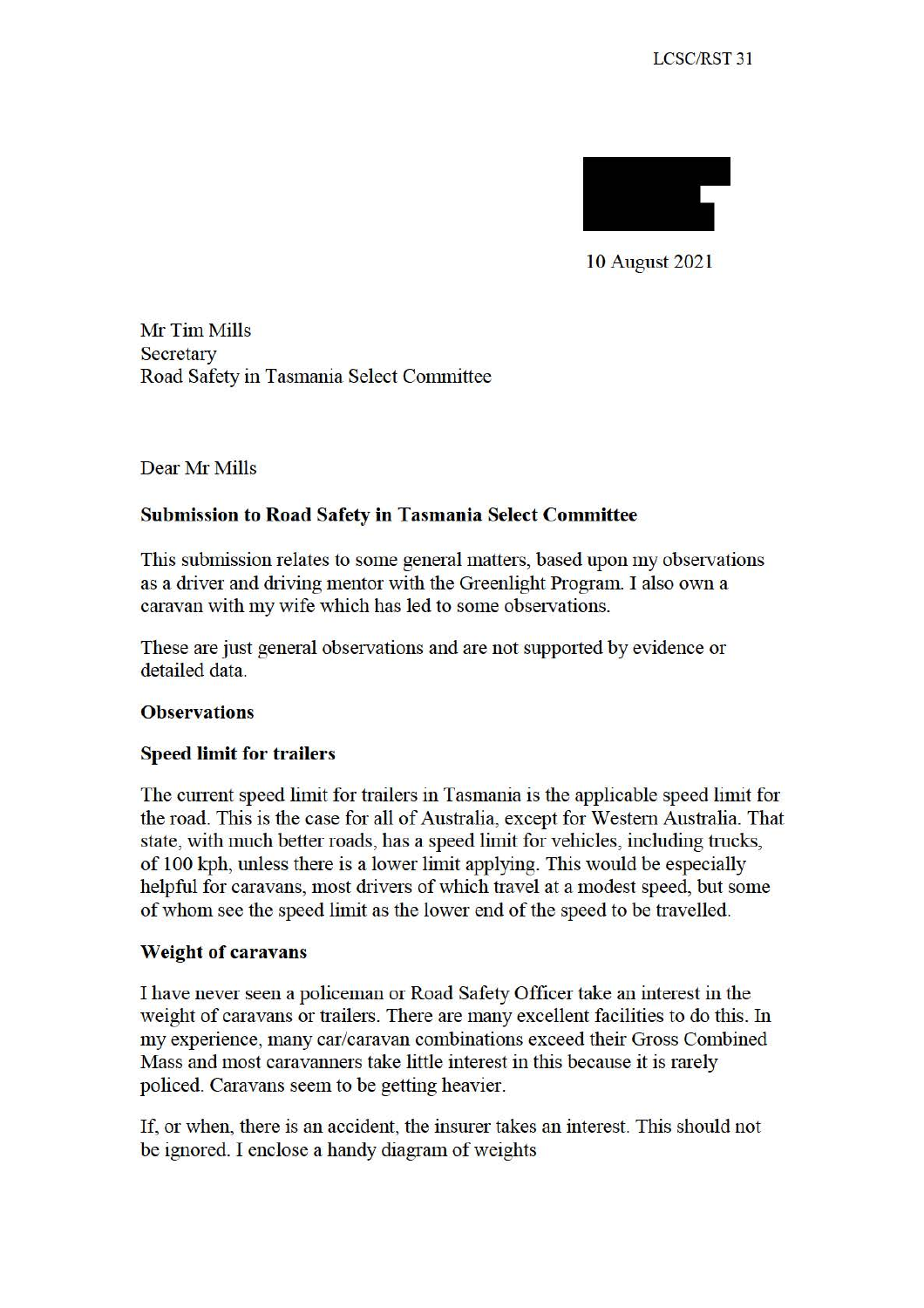

## **Bullbars**

Bullbars can comply with Australian Design Rules and usually do. However, it common to see bullbars with attachments along the top of the bar, in breach of theADRs. These attachments include light fittings, fishing rod holders and fixed aerials.

Often these vehicles can be observed parked and could be conveniently given a warning.

# **Road markings**

Lane markings are often worn out. This can lead to confusion about which lane a car should be in. In Hobart, many lanes are substandard and compromised by cars parked outside the allocated parking position. Council officers could deal with this as part of their rounds, observing poor markings and booking cars parked outside the position. An advertising blitz on this would help.

## **Obscured signs**

Many road signs in Tasmania are obscured by trees. Responsible officers frequently travel on these roads and should report any deficiency.

## **Direction of travel**

In New Zealand the direction of the lane on the road is conveniently marked on the road. Often the Tasmanian situation can be confusing as roads move between separated roads and joined roads and I am sure this marking would assist drivers.

## **Speed limits**

Speed limit changes can be frequent, and the sigs should be repeated every couple of kilometres. If it so important to police speed, these signs would be a modest cost. These could be painted on the road.